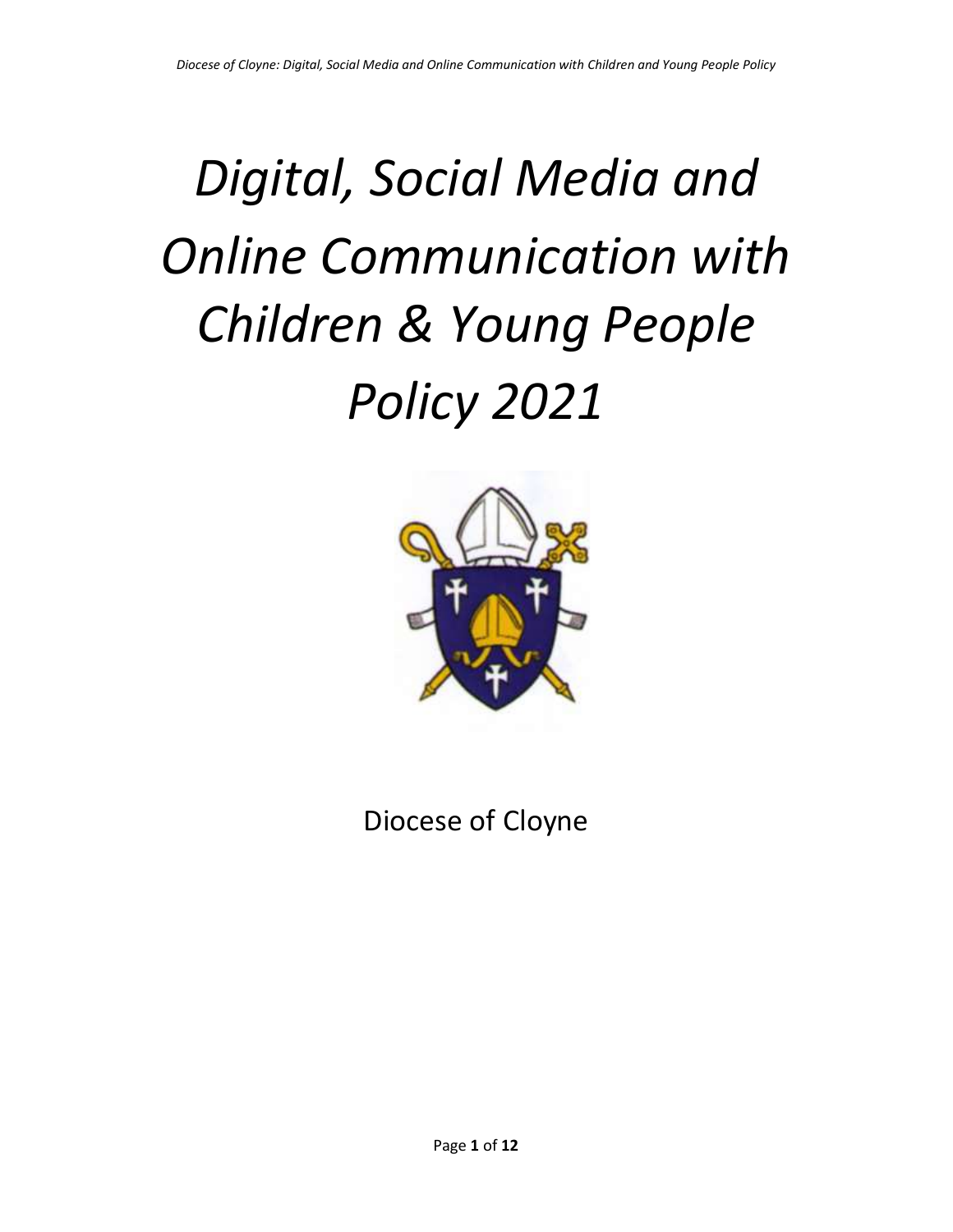## Index

| 2.0 Guidelines for Using Social Media Platforms with Young People (Under 18)3          |  |
|----------------------------------------------------------------------------------------|--|
|                                                                                        |  |
|                                                                                        |  |
| 2.3 Use of Facebook / Instagram / YouTube Live by Parishes / Diocesan Youth Ministry 5 |  |
|                                                                                        |  |
|                                                                                        |  |
|                                                                                        |  |
|                                                                                        |  |
|                                                                                        |  |
|                                                                                        |  |
|                                                                                        |  |
|                                                                                        |  |
|                                                                                        |  |
|                                                                                        |  |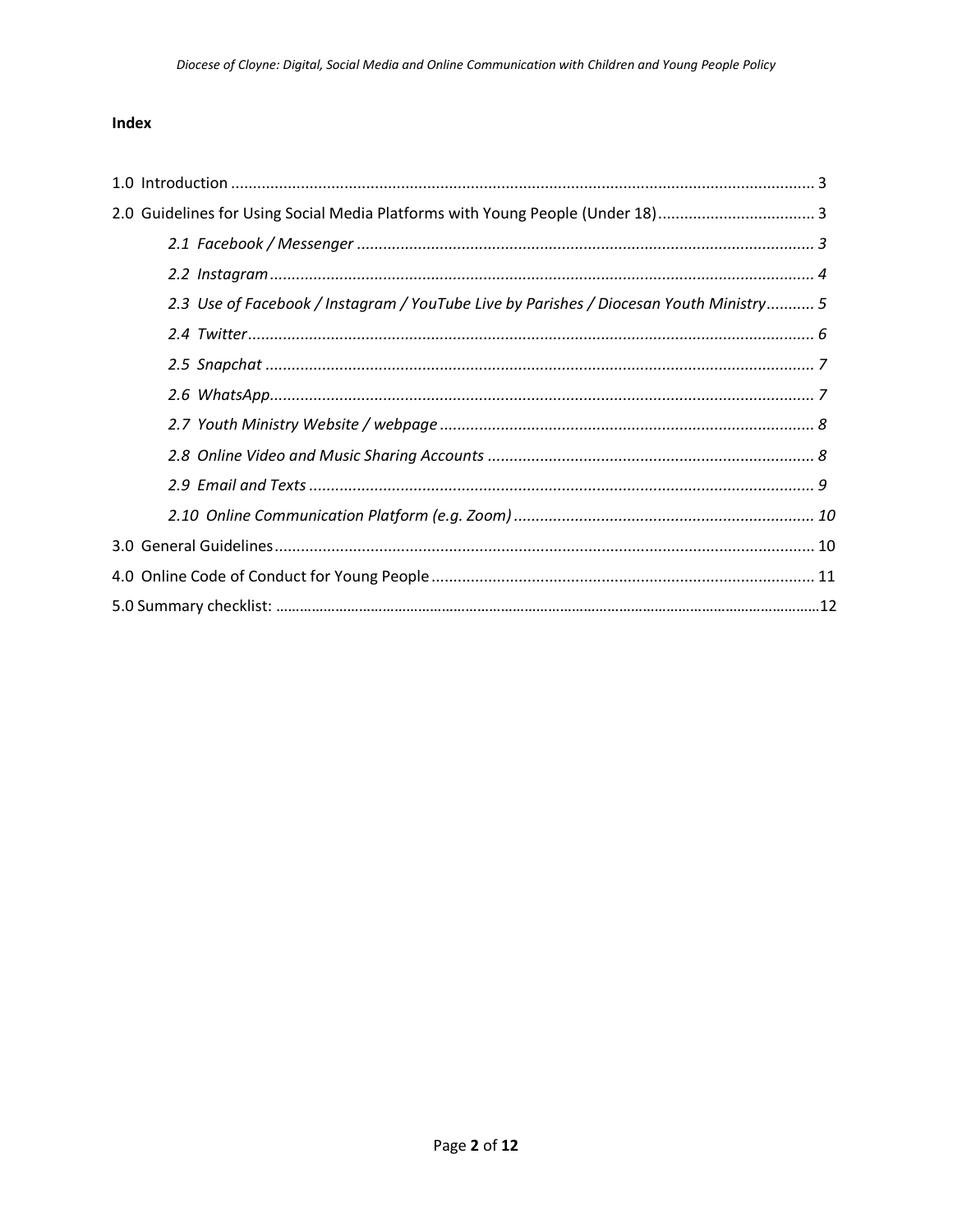# **Introduction: Rationale for Using Digital, Social Media and Online Communication with Children and Young People**

Social media platforms increasingly dominate how people communicate, find information, and access news and entertainment. As our world moves into an increasingly digital and online environment, so have our ministries. This is particularly true for those ministering to youth groups as more young people utilise a wide variety of online, digital and social media platforms as their preferred methods of communication. Indeed, these mediums are essential tools in our efforts to communicate and share the Gospel with the next generation. There is great potential in the utilisation of these platforms to aid Parishes / Youth Ministry in deepening relationships with young people, encouraging them in their faith, and promoting opportunities and events for the Diocese of Cloyne.

However, social media involves challenges for both young people and those who minister to them. The Diocese of Cloyne acknowledges the dangers and potential risks these platforms can pose to both our young people and to our Parish / Youth Ministry personnel. Children and young people must be protected from all forms of online abuse, including such activities as online bullying, grooming and sexting. Thus, transparency, prudence and professionalism must guide our digital communication and online interactions with young people. In this way, we can improve ministry effectiveness while ensuring the privacy and safeguarding of everyone involved.

# **2.0 Guidelines for Parish / Diocesan Youth Ministry Using Social Media Platforms with Children and Young People (Under 18).**

- Diocesan Safeguarding Policy applies in your online communications with children, young people and vulnerable adults, as it does in face-to-face settings.
- In Ireland under the Child Care Act 1991, the Children Act 2001 and the United Nation on the Rights of the Child, a child is defined as anyone under the age of 18.
- The digital age of consent in Ireland is 16 years.

## **2.1 Facebook / Messenger** Age rating 16+ (Digital Age of Consent in Ireland is 16 years)

*Facebook is a platform where you can post text, images and videos to your "wall", as well as promote events. Messenger is the direct messaging (DM) function of Facebook. It has a separate app.*

- Any Parish / Diocesan Youth Ministry Facebook account must be used for Parish / Diocesan Youth Ministry purposes only and not as a Parish / Diocesan Youth Ministry personnel personal account.
- All ministry with young people through Facebook must be in line with the Diocesan Code of Conduct for Volunteers and be appropriate:
	- The Facebook account must not be utilised between 10pm and 8am.
	- One to one communication with young people must be kept in the public eye to safeguard both the young person and the adult leader. Communications must be done through the 'wall' function and it is advised that this is utilised to reply to any private messages which young people may have sent to the page.
	- Messenger must not be used for individual or group chats.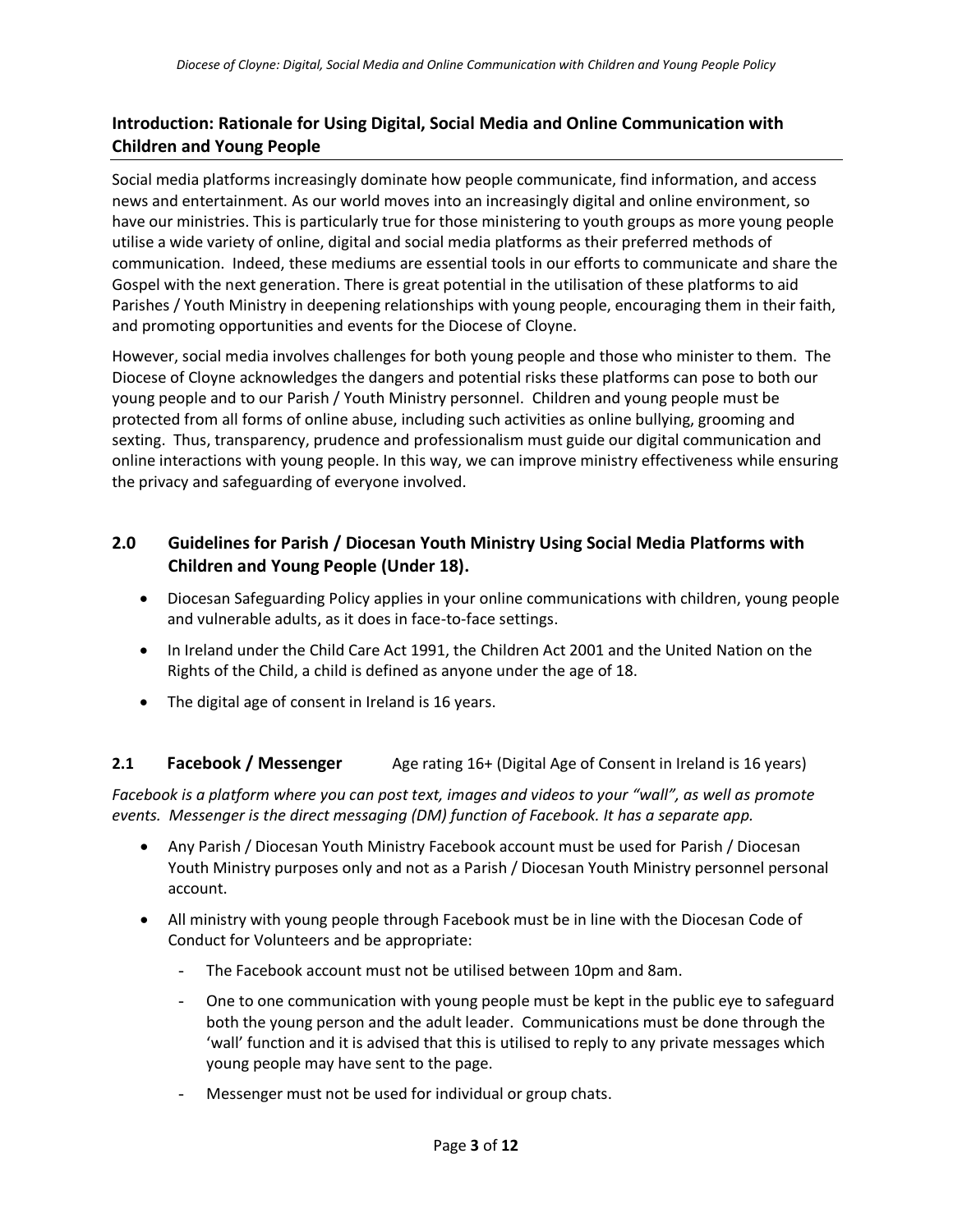- All messages must be saved in Messenger (both incoming and outgoing).
- If you are using emojis, they should reflect the information you are communicating. For example, music notes can be used if you are communicating about music /worship. Never use emojis which could be misinterpreted (hearts, lips etc). If in doubt, do not use. Acronyms should not be used as they may be misinterpreted or misconstrued by parents / guardians or young people e.g. LOL, YOLO.
- Parish / Diocesan Youth Ministry personnel are not permitted to direct message or accept/send friend requests to young people from their own personal Facebook account.
- Young people are free to like or follow Parishes / Diocesan Youth Ministry on Facebook however Parishes / Youth Ministry cannot 'follow' any young person back. The accounts the Parish / Diocesan Youth Ministry can 'follow' must be organisations or official Facebook accounts relevant to the youth ministry e.g. Holy Family Mission, Youth 2000.

## **2.2 Instagram** Age rating 13+ (Digital Age of Consent in Ireland is 16 years)

*Instagram is a free photo and video sharing app available on iPhone and Android. People can upload photos or videos to our service and share them with their followers or with a select group of friends. They can also view, comment and like posts shared by their friends on Instagram. It has a direct messaging (DM) function.*

- Any Parish / Diocesan Youth Ministry Instagram account must be used for Parish / Diocesan Youth Ministry purposes only and not as a Parish / Diocesan Youth Ministry personnel personal account.
- All ministry with young people through Instagram must be in line with the Diocesan Code of Conduct for Volunteers and be appropriate:
	- Photos uploaded onto the Instagram must be in line with the ethos and guiding principles of the Diocese of Cloyne.
	- The account is not to be utilised to showcase the Parish / Diocesan Youth Ministry personnel's own interests.
	- All photos uploaded to Instagram should be stored as per Diocesan GDPR requirements.
	- The Instagram account is not to be utilised after between 10pm and 8am.
	- Young people are free to 'follow' any Parishes / Youth Ministry on Instagram however Parishes / Youth Ministry cannot 'follow' any young person back. The accounts the Diocese of Kerry Youth Ministry can 'follow' must be organisations or official Instagram accounts relevant to the youth ministry e.g. Net Ministries, Holy Family Mission, Youth 2000.
	- Replying to comments on Instagram should be restricted.
	- Parish / Diocesan Youth Ministry personnel may reply to a comment on the relevant Instagram post only if it is a query about an event.
	- Replying to general comments is not allowed.
	- Any replies in the comments section must not use Emojis or Acronyms e.g. LOL, YOLO, heart emoji, as these may be misinterpreted by parents / guardians or other young people.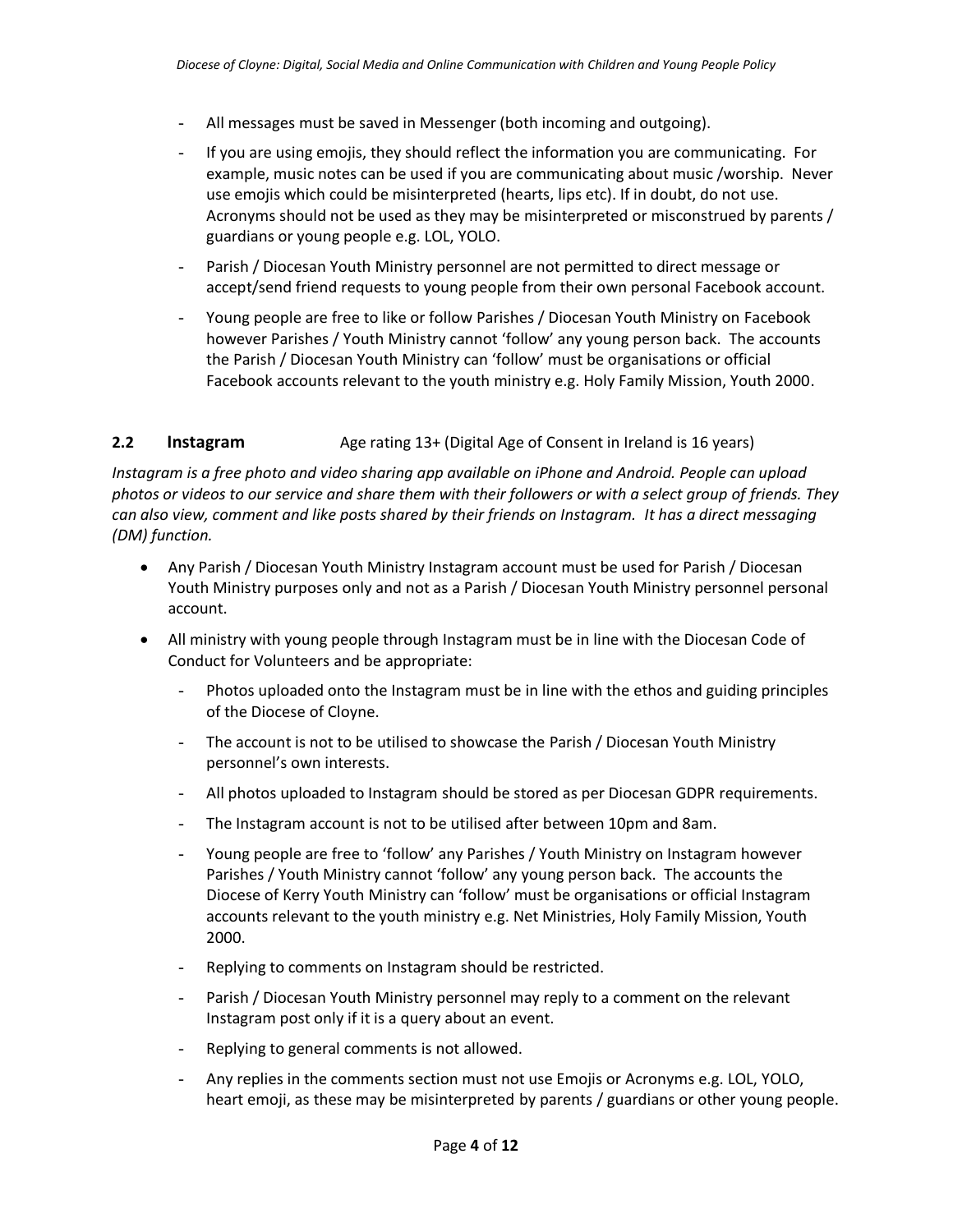- Appropriate 'hash tags' are allowed e.g. those related to youth ministry, liturgical seasons, scripture, prayer, saints, inspiring quotes #Christmas #praytherosary #preparetheway.
- Parish / Diocesan Youth Ministry personnel are not permitted to direct message or accept/send follow requests to young people from their own personal Instagram account.
- When posting "Stories" on Instagram, it is recommended to highlight the story and bookmark it in the relevant section, so that all information that has been posted can be accessed at any time and not just for 24 hours.
- Instagram Groups:
	- Instagram Groups allows you to create a specific group of Instagram users, and to send direct messages (DMs), pictures and videos within the group chat.
	- When using Instagram group chats you should be aware that adding people to the group discloses their Instagram handle to the rest of the group, and the written joint consent of children/ young people and parents / guardians must be given for this.
	- If the youth group is made up of both over and under 18's, a separate Instagram chat group should be set up for both age groups.
	- At least two Parish / Diocesan Youth Ministry designated adults (who have been Garda vetted) must be part of an Instagram group chat. Only vetted leaders can be part of a group with u18's.
	- As a young person leaves the youth group, they should immediately be deleted from the group Instagram group list.
	- Young people should be given the option to unsubscribe / opt out of the Instagram group chat also. They can also choose to leave the group themselves.
	- Instagram also offers a Video Group Chat option, limited to 6 people. We recommend using Zoom as an online communications platform rather than this option. View zoom policy document available on: www.safeguardingchildrencloyne.ie
	- Breaches of the Online Code of conduct will result in the young person being removed from the group chat. Incidents should be recorded with as much detail as possible immediately after the meeting has ended and stored as per Diocesan GDPR requirements. parents / guardians are to be informed of the breach and consequences.

# **2.3 Use of Facebook / Instagram or YouTube "Live" by Parish / Diocese**

*Live-streaming is a beneficial way of reaching out to those in your ministry, but be sure you have a clear purpose for the video and be well-prepared in advance. Be aware that when you go live on any platform, there is no going back to edit this footage – whatever happens is happening in front of a live audience. Before using Facebook or Instagram / YouTube Live, clergy and other contributors, should be aware of the implications of doing so. These include the following:*

• Written permission from a young person and their parent / guardian shall be obtained prior to any child or young person featuring in any Facebook / Instagram or YouTube video created on a Parish / Diocesan Youth Ministry account.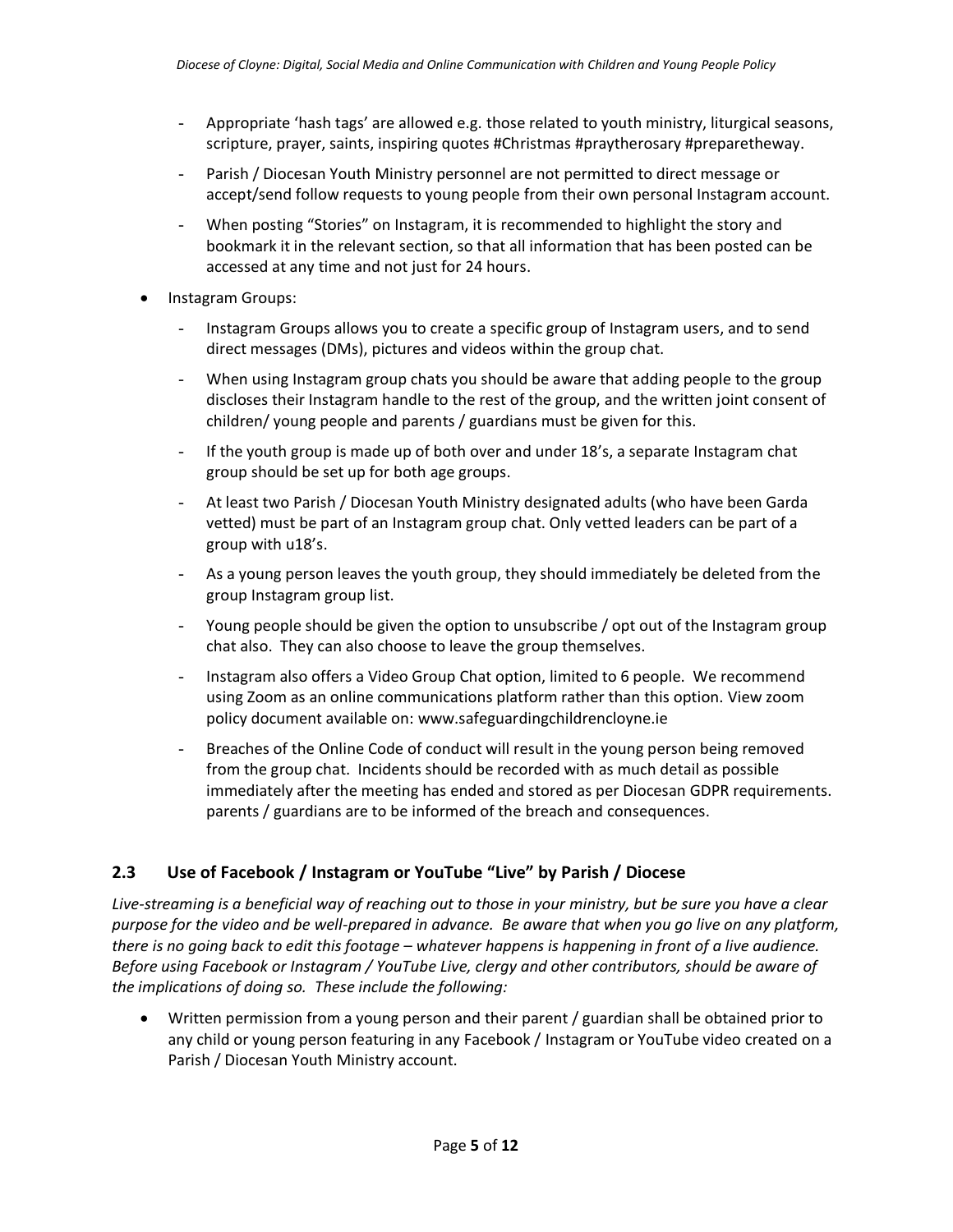- Uploading a video to Facebook/Instagram/YouTube Live means that it is streamed on the internet. Depending on what settings you use, this may mean that anyone who subscribes to your Parish / Diocesan Youth Ministry account may view the video. However, it is not necessarily confined to the account's friends / followers / subscribers.
- Once a live-streamed video is uploaded, the Parish / Diocesan Youth Ministry loses control of that video. While it is possible to delete the video after broadcasting, if they are left on the Parish / Diocesan Youth ministry account, page or channel, they can be saved or shared by individuals who view them with their own friends, followers and / or subscribers.
- Live-streamed videos can be deleted from the social media platform, unless there is a purpose for making them available after the livestream has ended.
- It is possible to block specific users from commenting / spamming on Facebook or Instagram Live for the duration of the feed, and to turn off live chat during a YouTube live stream or block certain words. If you choose not to do this, be aware that comments are not always complementary.

#### *Steps to take when using social media in this way:*

- Check the Facebook/Instagram/YouTube privacy settings. The settings dictate who can view the video. These are generally either (i) everyone on Facebook/Instagram; or (ii) the "friends" of the social media account. If you want to direct a particular video to specified individuals, it is also possible to pick the "friends" who you want to see it.
- If you have not disabled live chat when using YouTube live stream, the account administrators must ensure the comments below any video posts are monitored.
- Set a time frame after which the video will be deleted / removed unless you choose to save them. Instagram live stories automatically delete after 24 hours unless you choose to save it to IGTV (Instagram TV) or download it to share to Facebook.

## **2.4 Twitter Age rating 16+ (Digital Age of Consent in Ireland is 16 years)**

*Twitter is a platform that allows users to write short posts. It also allows picture and video to be shared, and there is a direct messaging (DM) function.*

- Any Parish / Diocesan Youth Ministry Twitter account must be used for Parish / Diocesan Youth Ministry purposes only and not as a Parish / Diocesan Youth Ministry personnel personal account.
- Tweets sent from this account must be in line with the ethos and guiding principles of the Diocese of Cloyne. It is not to be utilised to endorse or promote the Parish's / Diocesan Youth Ministry personnel's own interests.
- All 'tweets' must be saved in the Twitter feed and not deleted.
- All communication must be appropriate:
	- All communication with young people via Twitter must be done publicly and on the 'twitter feed'.
	- The ability for young people to 'direct message' the Parish / Diocesan Youth Ministry Twitter account must be disabled at all times.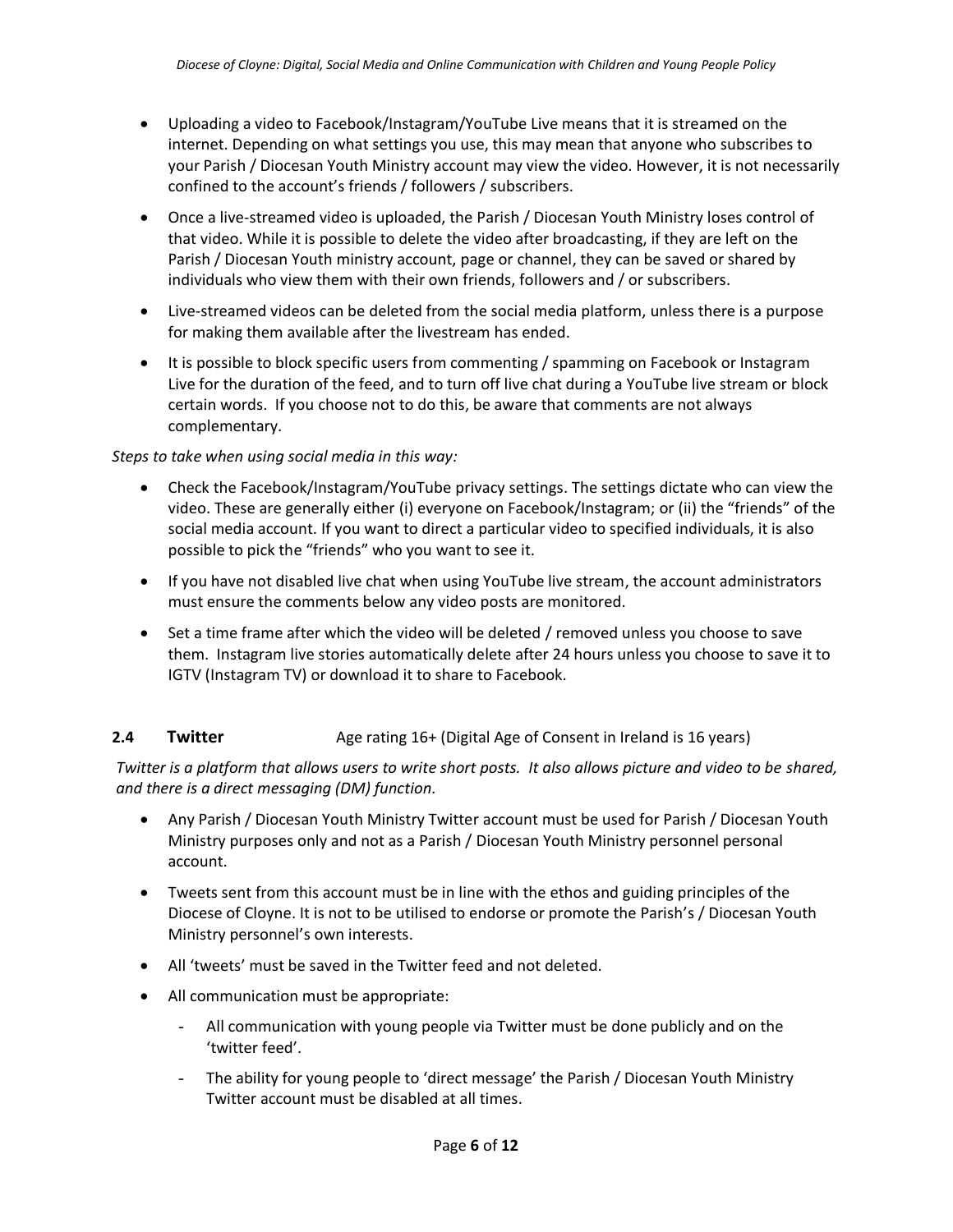- The Twitter account must not be utilised between 10pm and 8am.
- Young people are free to 'follow' Parish / Youth Ministry Twitter account however Parishes or Youth Ministry cannot 'follow' any young person back or comment, like or retweet any of their posts. The accounts the Parish / Youth Ministry can 'follow' must be organisations or official twitter accounts relevant to the youth ministry e.g. @Pope Francis, @Alpha.
- If you are using emojis, they should reflect the information you are communicating. For example, music notes can be used if you are communicating about music /worship. Never use emojis which could be misinterpreted (hearts, lips etc). If in doubt, do not use. Acronyms should not be used as they may be misinterpreted or misconstrued by parents / guardians or young people e.g. LOL, YOLO.
- Appropriate 'hash tags' are allowed e.g. those related to youth ministry, liturgical seasons, scripture, prayer, saints, inspiring quotes, specific Youth Ministry challenge hashtags #Christmas #praytherosary #AshWednesday
- Parish / Diocesan Youth Ministry personnel are not permitted to direct message or accept / send follow requests to young people from their own personal Twitter account.

#### **2.5 Snapchat** Age rating 16+ (Digital Age of Consent in Ireland is 16 years)

The use of Snapchat by any Diocesan Group/Parish/Youth Ministry Group is *prohibited*. Snapchat is a picture and video sharing app with an ephemeral nature. This means that the pictures/videos taken and shared are only viewable for up to 10 seconds before they disappear from the recipient's phone. Images and messages cannot be saved on the app. Due to its nature it is impossible to safeguard the use of Snapchat, hence the decision to implement a no use policy in relation to this social media app.

#### **2.6 WhatsApp Age rating 16+ (Digital Age of Consent in Ireland is 16 years)**

*WhatsApp uses the internet to send messages, images, audio or video. Messages can be sent to individuals or groups.*

- WhatsApp can be a great tool for sending group messages between / to young people however written permission from a young person and their parent / guardian shall be obtained first.
- When using WhatsApp group chats you should be aware that adding people to the group discloses their mobile number to the rest of the group, and the consent of children/ young people and parents / guardians must be given for this.
- If the youth group is made up of both over and under 18's, a separate WhatsApp chat group should be set up for both age groups.
- At least two Parish / Diocesan Youth Ministry designated adults (who have been Garda vetted) must be part of a WhatsApp group chat. Only vetted leaders can be part of a group with u18's.
- As a young person leaves the youth group, they should immediately be deleted from the group WhatsApp chat list.
- Young people should be given the option to unsubscribe / opt out of the WhatsApp group chat also.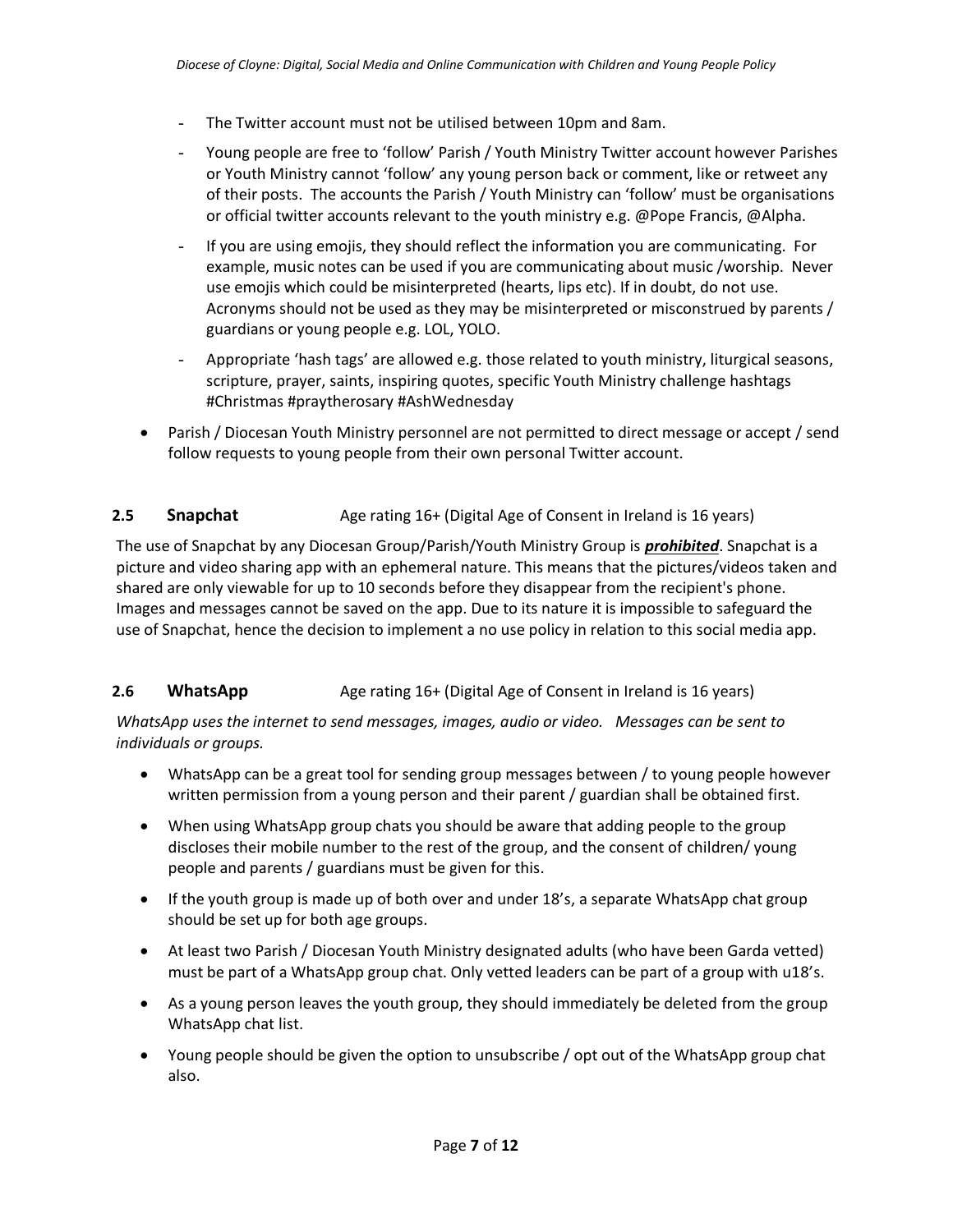- WhatsApp allows you to back up your chats, and this should be done through the designated Parish / Diocesan Youth Ministry email account.
- WhatsApp has a "Disappearing Messages" setting, which when turned on by either person in a one-to-one chat or by Group Administrators, this will make new messages disappear from the chat after seven days. Group Administrators should ensure this setting is disabled (turned off).

## **2.7 Youth Ministry Websites or Web pages**

- Parish / Diocesan Youth ministry webpages or websites shall be related to or an extension of the parish / diocesan website. If a parish website is not available, the youth ministry website shall be registered in the name of the parish / diocese.
- Parish / Diocesan Youth Ministry webpages or websites may be utilised for catechesis, encouraging prayer and spiritual growth, ministry event promotions and coverage, sharing relevant resources.
- Parish / Diocesan Youth Ministry websites or webpages must be in line with the ethos and guiding principles of the Diocese of Kerry.
- A minimum of two adults within the Parish / Diocesan Youth Ministry shall have full access to the website account.
- Parish / Diocesan Youth Ministry websites or webpages shall not contain personal photographs, personal information, or contact information about young people.
- Written permission from a young person and their Parent / Guardian shall be obtained prior to posting any photographs, videos, or other identifying information about young people on a Parish / Diocesan Youth Ministry webpage or website.

#### **2.8 Online Video and Music Sharing Accounts: e.g. YouTube, Vimeo, Spotify, iTunes**

- Parish / Diocesan Youth Ministry digital online video and music accounts may be utilised for catechesis, event promotions, sharing resources, encouraging prayer or evangelization. It is not to be utilised to endorse or promote the Parish / Diocesan Youth Ministry personnel's own interests.
- Parish / Diocesan Youth Ministry digital video and music uploaded, shared or recommended must be in line with the ethos and guiding principles of the Diocese of Cloyne.
- A minimum of 2 designated adults in the Parish / Diocesan Youth Ministry shall have full access to / administrate the digital online video or music account.
- Parish / Diocesan Youth Ministry channels or accounts shall not contain personal photographs, personal information, or contact information about young people.
- Written permission from a parent / guardian and young person shall be obtained prior to posting any photographs, videos, or other identifying information about young people in a Parish / Diocesan Youth Ministry online video.
- If a video has a "comment" function enabled, administrators shall monitor comments closely and react quickly should any comment turn inappropriate. Comments may also be disabled.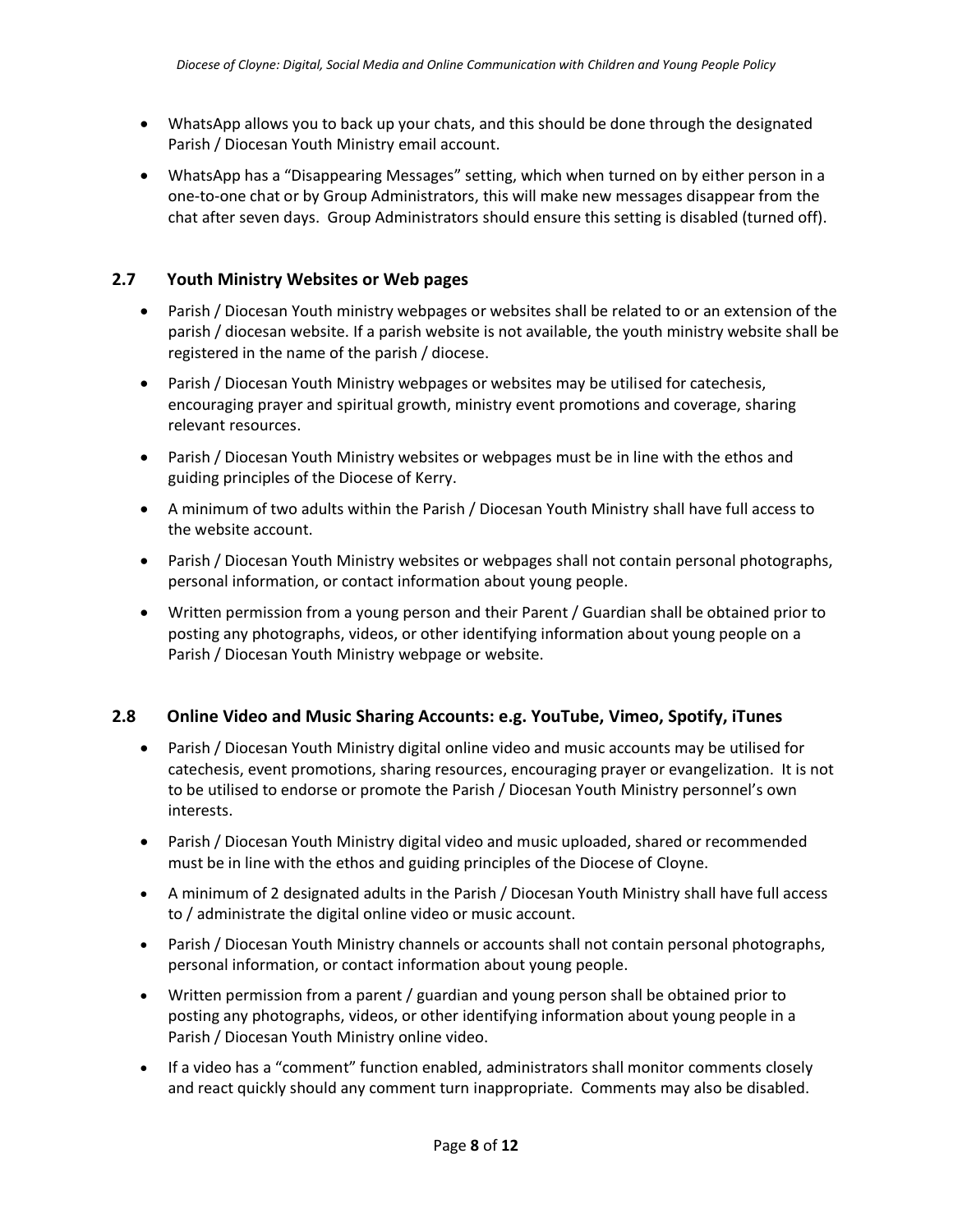- Replying to comments should be restricted. Parish / Diocesan Youth Ministry personnel may reply to a comment only if it is a query about an event. Replying to general comments is not allowed.
- Young people are free to 'follow' or subscribe to a Parish / Youth Ministry video channel / music account, however Parishes or Youth Ministry cannot 'follow' (or subscribe to) any young person.
- The accounts / channels the Parish / Youth Ministry can 'follow' or subscribe to must be organisations or official accounts relevant to Youth Ministry. e.g. Youth 2000 Ireland.
- Parish / Diocesan Youth Ministry personnel are not permitted to subscribe to young people from their own personal accounts or share their personal account information with them.

### **2.9 Email, Texts**

- Parish / Diocesan Youth Ministry emails and texts may be utilised for catechesis, event promotions, sharing resources, encouraging prayer. They are not to be utilised to endorse or promote the Parish / Diocesan Youth Ministry personnel's own interests.
- Texting / emailing should only be used for communication, not conversation.
- Only an officially designated Diocesan / Parish Youth Ministry email account or mobile number should be used to send emails / texts. Parish / Diocesan Youth Ministry personnel should never use their own personal email account or provide a young person their personal contact details.
- Parish / Diocesan Youth Ministry texts and / or emails must be in line with the ethos and guiding principles of the Diocese of Cloyne.
- Direct communication with individual children and young people (for example, asking them to attend a choir practice or a Zoom Call) is to be done through their Parents / Guardians rather than directly to the children and young people.
- It is permissible to send messages (by text or email) to older adolescents who are still minors (16 and 17 year olds), under certain conditions:
	- the young people and their Parents / Guardians have given written consent
	- the messages come from Parish / Diocesan Youth Ministry accounts
	- copies of emails are sent to their Parents / Guardians
	- individual email addresses are to be put in the Blind Carbon Copy (BCC) section so people cannot access each other's email addresses
	- a second leader must always receive a Carbon Copy (CC) of the email
- Using bundled text and e-mail messaging, where the same message is sent to a group of young people, can minimise risks associated with this form of communication.
	- Written consent must be obtained from the young person and their parent / guardian prior to using this method of communication.
	- The contact details for a young people receiving such a message must not be visible to other recipients (use BCC function).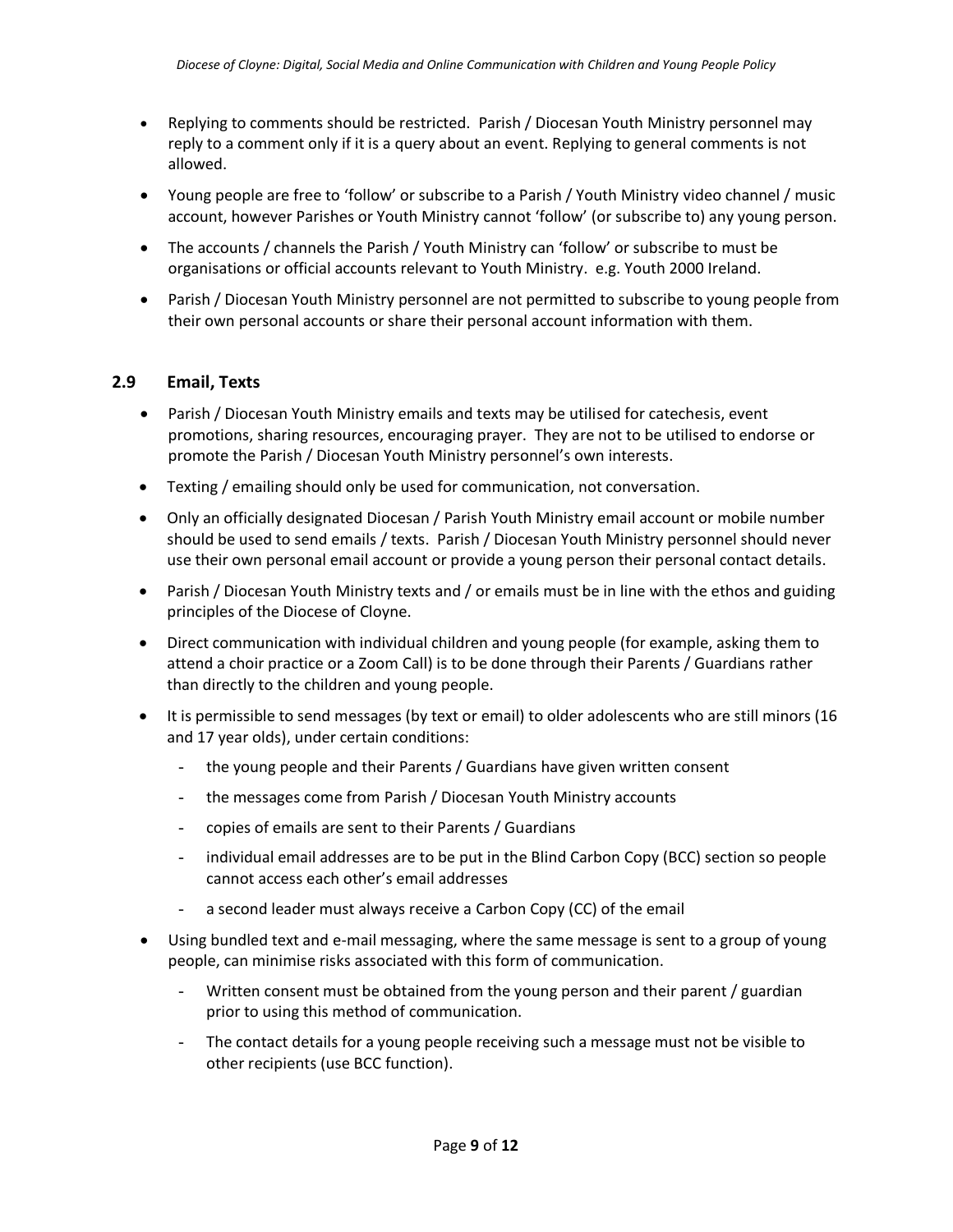- The young people's contact details must be stored securely as per Diocesan GDPR requirements.
- All texts or email messages must clearly identify who has sent the message.
- All text and email messages sent must include an opportunity for the young people to "unsubscribe" from receiving further text and email messages.
- The texts and emails sent from this service must never contain any offensive, abusive or inappropriate language.
- Texts or emails should never contain personal information about a child or young person.
- The contact numbers and email addresses for the identified young people should only be used for information sharing about Parish / Diocesan Youth ministry.
- Do not respond to emails / texts from young people other than those directly related to Youth Ministry matters. Do not use text or emails for personal conversation, sending pictures, jokes or other items of a personal nature.
- In emergency circumstances where a call, text message or email has to be sent to a minor (for example, if a young person has become separated from the group) follow this up with a telephone call to their parent / guardian to make them aware of the content.

#### **2.10 Online Communication Platforms e.g. Zoom**

Follow guidance as outlined in policy document: Using an online Communication Platform with Children and Young People – Zoom, available on www.safeguardingchildrencloyne.ie

#### **3.0 General Guidelines**

- Take responsibility for what you write or post, and assume everything is public. On the internet, everything is visible, and everything is stored. Nothing you say will be forgotten or hidden.
- Be careful when commenting or liking posts when using the Parish / Diocesan Youth Ministry account, since anything you say can be seen as the official words of the Church / Parish or Diocese.
- Be transparent: identify yourself clearly and do not use pseudonyms. Young people must also use their own first name as their user name (e.g. not a gaming name).
- There must be at least two administrators for each social media app to allow for rapid response, monitoring and updating.
- Be aware of privacy settings: Use secure passwords and don't click on links you are unsure about. Where possible, the settings should be set up so that posts can be reviewed before being made public.
- Monitor Content / Comments: Postings to be monitored regularly by a named agreed administrator(s). If the administrators deem comments (or other content) that are posted to the Parish / Diocesan Youth Ministry social media accounts or pages to be unsuitable or offensive, they must take action that may include hiding, deleting or reporting comments, or blocking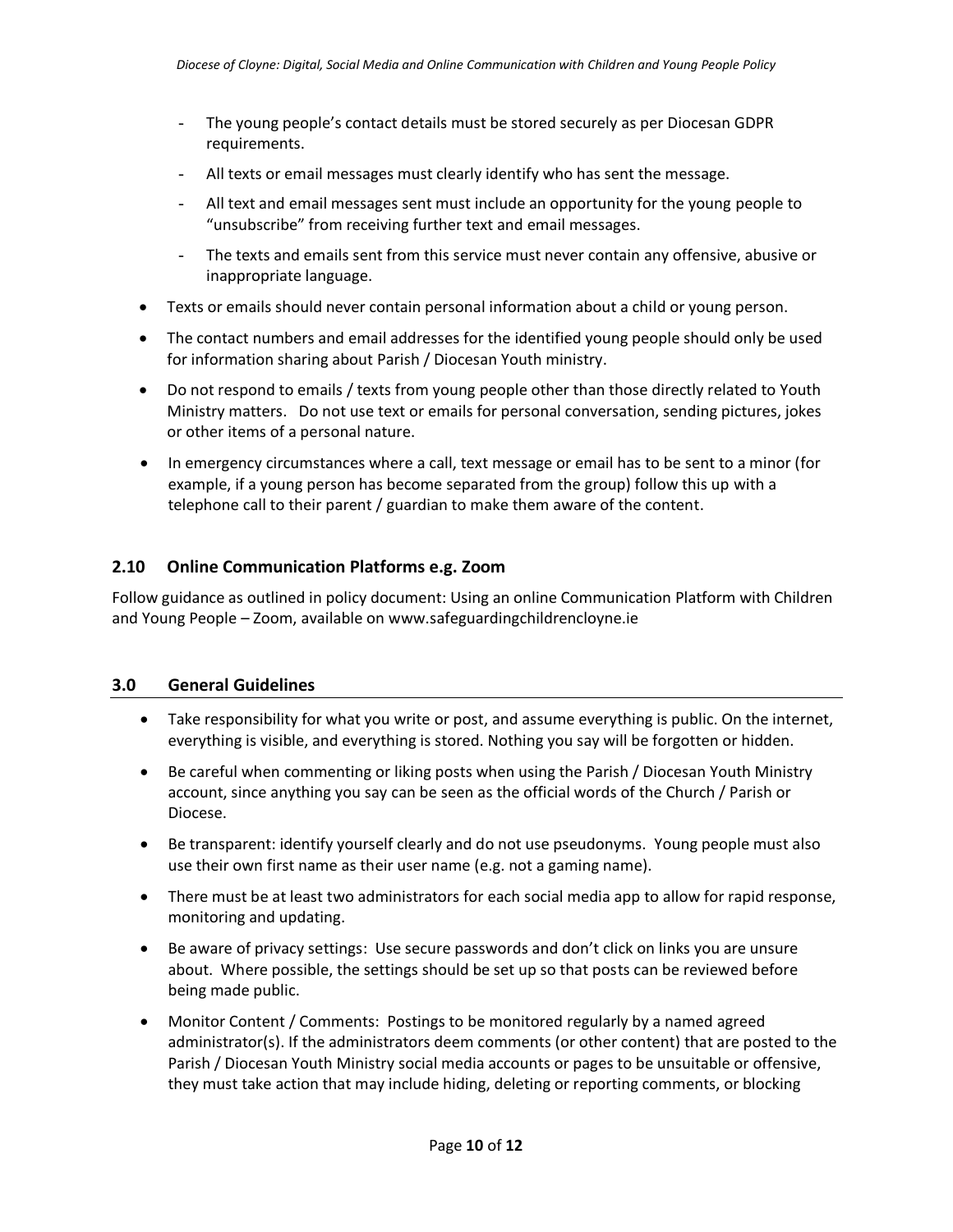users. Reasons for the removal of comments / content should be explained to the person who posted the content.

- Always comply with copyright laws and data protection requirements when posting anything on Diocesan social media accounts.
- It is requested that the "no tagging" option be set on all social media (including use of handles/profile names of young people).
- Be mindful of requesting young people to join group video chats or share video content from their home. Some may feel uncomfortable sharing their home environment. Other family members, personal information etc. may also be visible. Certain platforms (e.g. Zoom) enable users to use generic backgrounds when sharing video content. Encourage people to choose this option where possible and/or provide alternative means of connecting for young people who are uncomfortable with group video chats or sharing video content. Young people and adult leaders should only use this online platform from a public part of the house i.e. not a bedroom or bathroom, mindful that other people who are not part of the ministry should not be visible on camera.
- Appropriate dress code must be adhered to.
- Parish / Diocesan Youth Ministry apps should be updated, as required, to benefit from the latest security and privacy options.
- Participant's options should be limited to commenting only (if this feature is to be enabled) and not posting of pictures or videos.
- Young people must be made aware of who they can go to if they need to report any problems or concerns while using Parish / Diocesan Youth Ministry online platforms and social media.
- If there is a safeguarding concern, contact the Diocesan Designated Liaison Person: 086 6362480. Full list of contact available on the diocesan website: www.safeguardingchildrencloyne.ie
- These guidelines, policy and procedures will be reviewed regularly and updated in light of feedback and experience.

#### **4.0 Online Code of Conduct for Young People**

- **Be kind:** No judgmental attitudes or bullying. Negative, hurtful or derogatory comments will not be tolerated. The group should be a safe space for members to express themselves.
- **Respect others:** Respect the different opinions of everyone in the group and listen. Healthy debates are natural, but kindness is required. Keep discussions to discussion time. Follow the instructions of the leader(s).
- **Respect privacy:** No photo-taking, screenshots or screen recordings of meeting. Do not share group codes or passwords with people outside the group. Do not tag other people in photos or posts on social media without their permission.
- **Be honest:** Make a leader aware if you are feeling uncomfortable due to a person or topic being discussed. If you need a break do not be afraid to ask.
- **No self-promotions or spam:** Self-promotion, spam and irrelevant links aren't allowed.